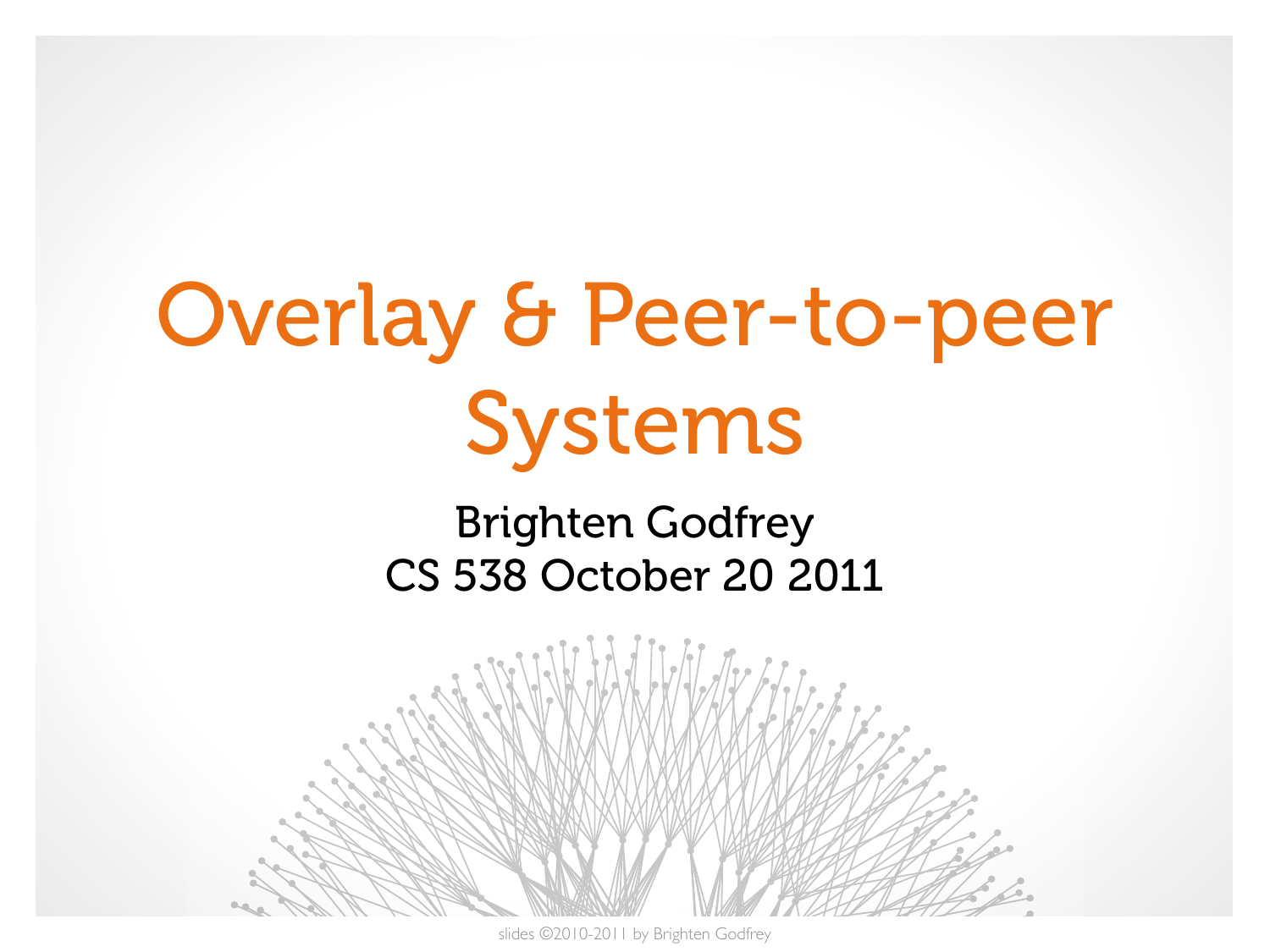

Peer-to-peer system: participants have the same functionality and role in the system

- ...as opposed to client-server architecture
- Commonly used to imply file sharing but also used in other contexts (e.g., "BGP peering session")
- At transport level: peer = both client and server

Overlay network: a virtual network whose links are end-to-end paths in another network

Peer-to-peer networks: Intersection of the above two

• Or, can also mean "file sharing systems"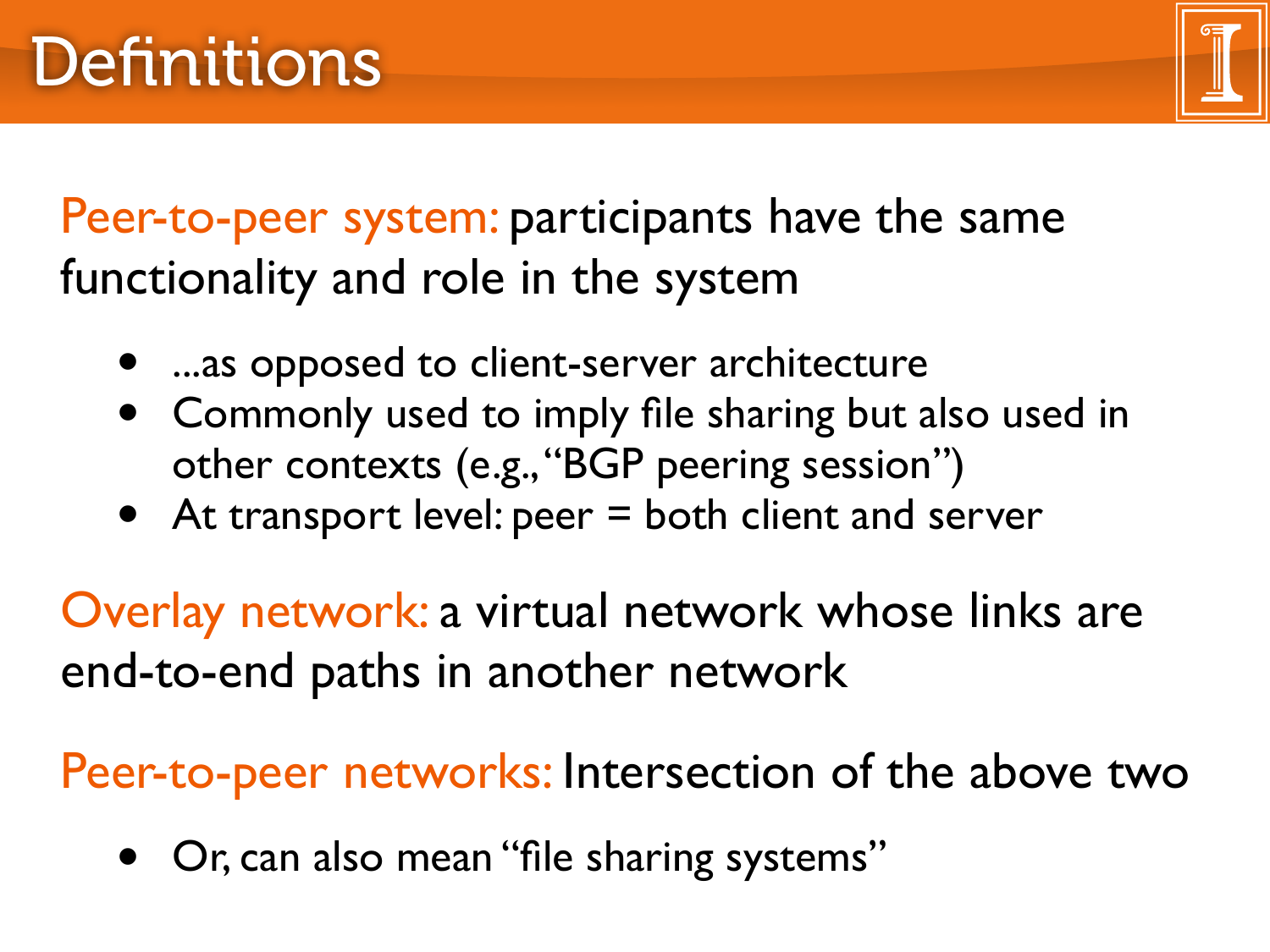### Napster (1999)

- Centralized index server to find the right peer
- Peer-to-peer file transfer

### Gnutella (2000)

- Fully decentralized P2P indexing: scoped flooding
- Problems?

### Freenet (1999)

- Goal: censorship-resistant key-value content store
- Routing: heuristic clustering of similar keys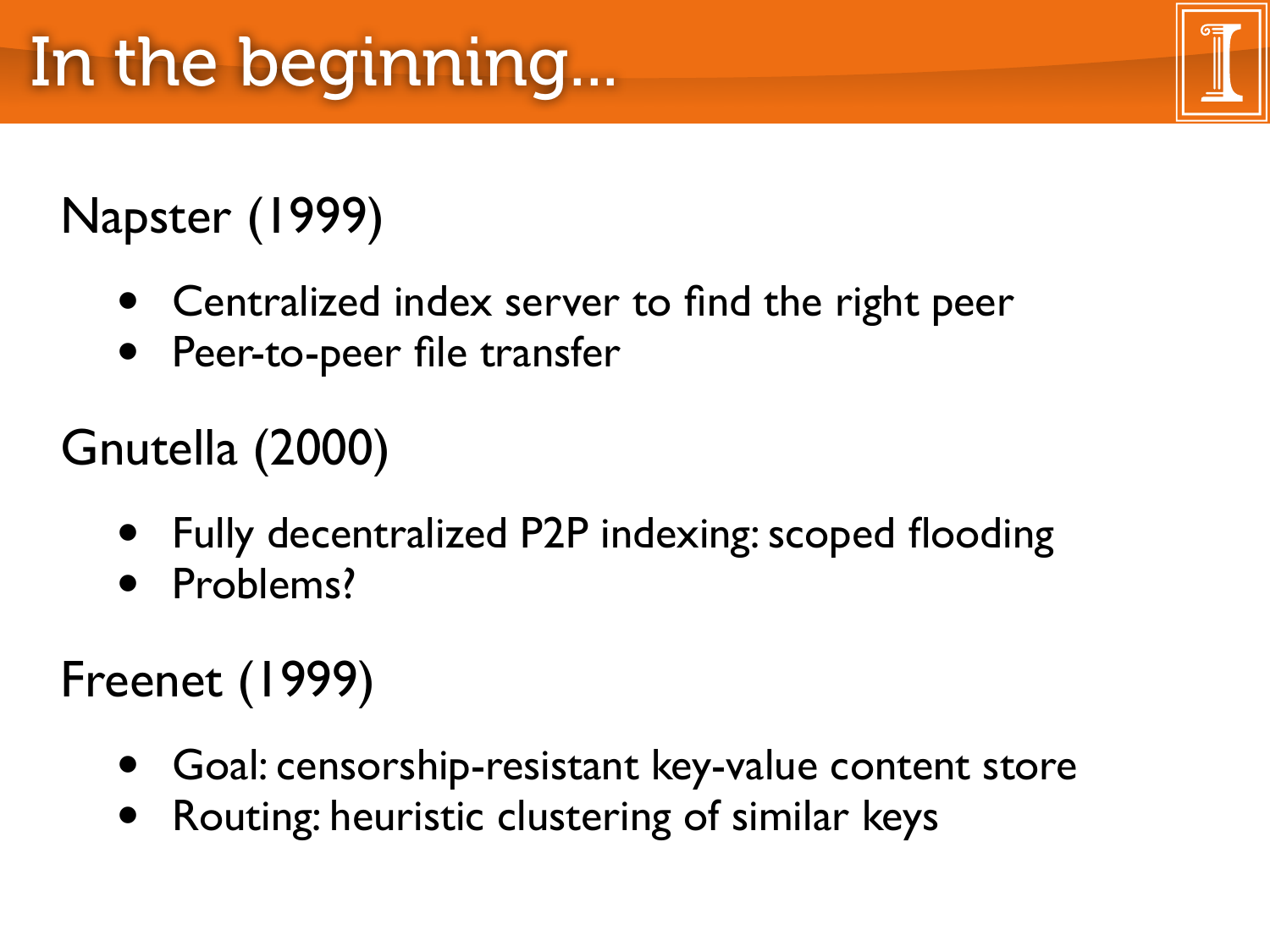Hashtable interface (fast *put*(*k*,*v*), *get*(*k*)=*v*)

• Unlike Freenet, guarantees results (and quickly)

Scalable

- Low memory / communication
- Uses consistent hashing: transfers in expectation I/n of objects when a node leaves/joins

Resilient

• Still works if, say, 50% of the nodes suddenly fail

Decentralized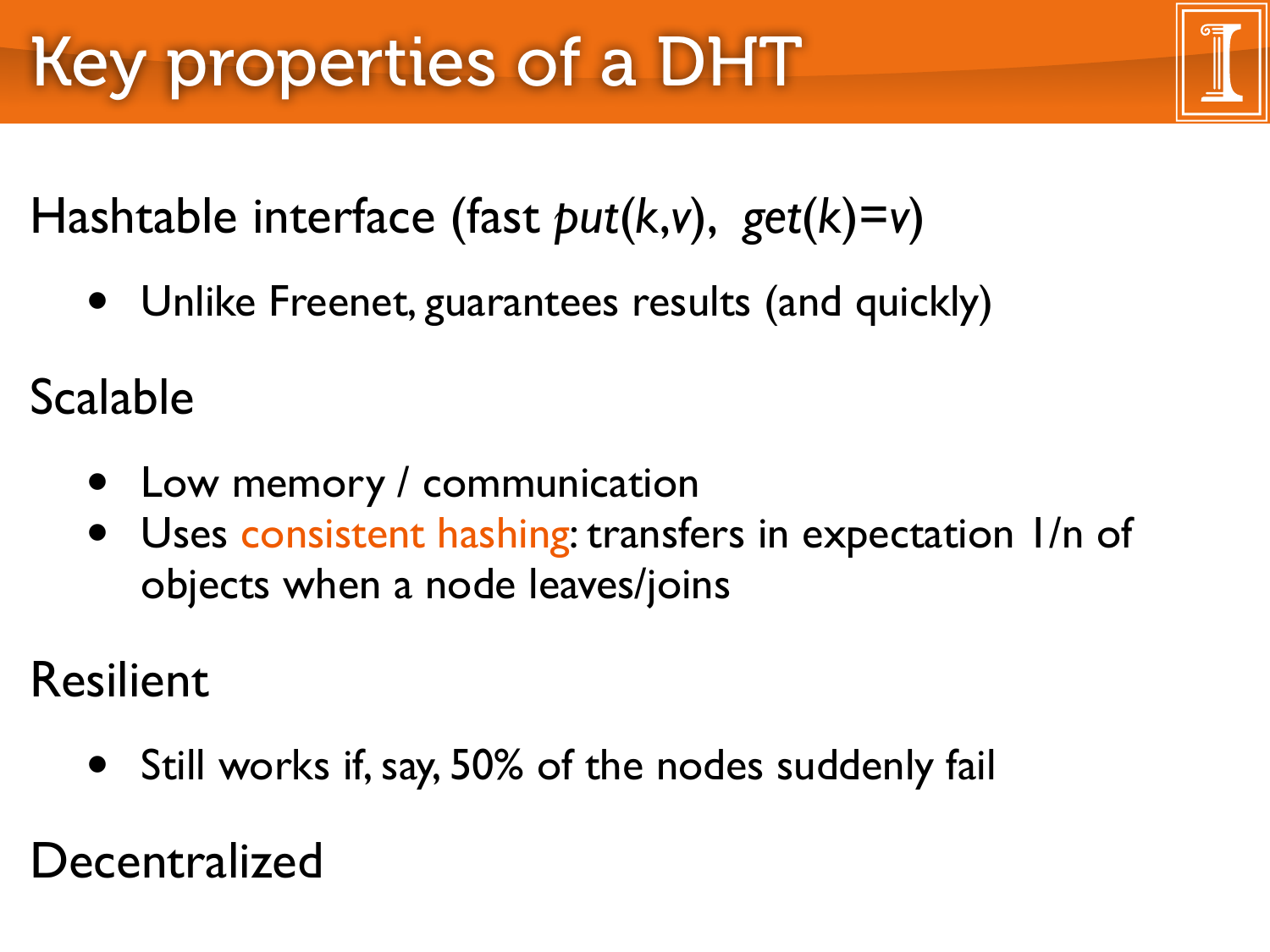Greedy routing based on distance in keyspace

(Where did we see greedy routing before?)

- **Geographic routing**
- Small world models
- Grid / torus

What do we need the DHT topology to look like for this to work? ... work well?



What's missing from this Chord topology?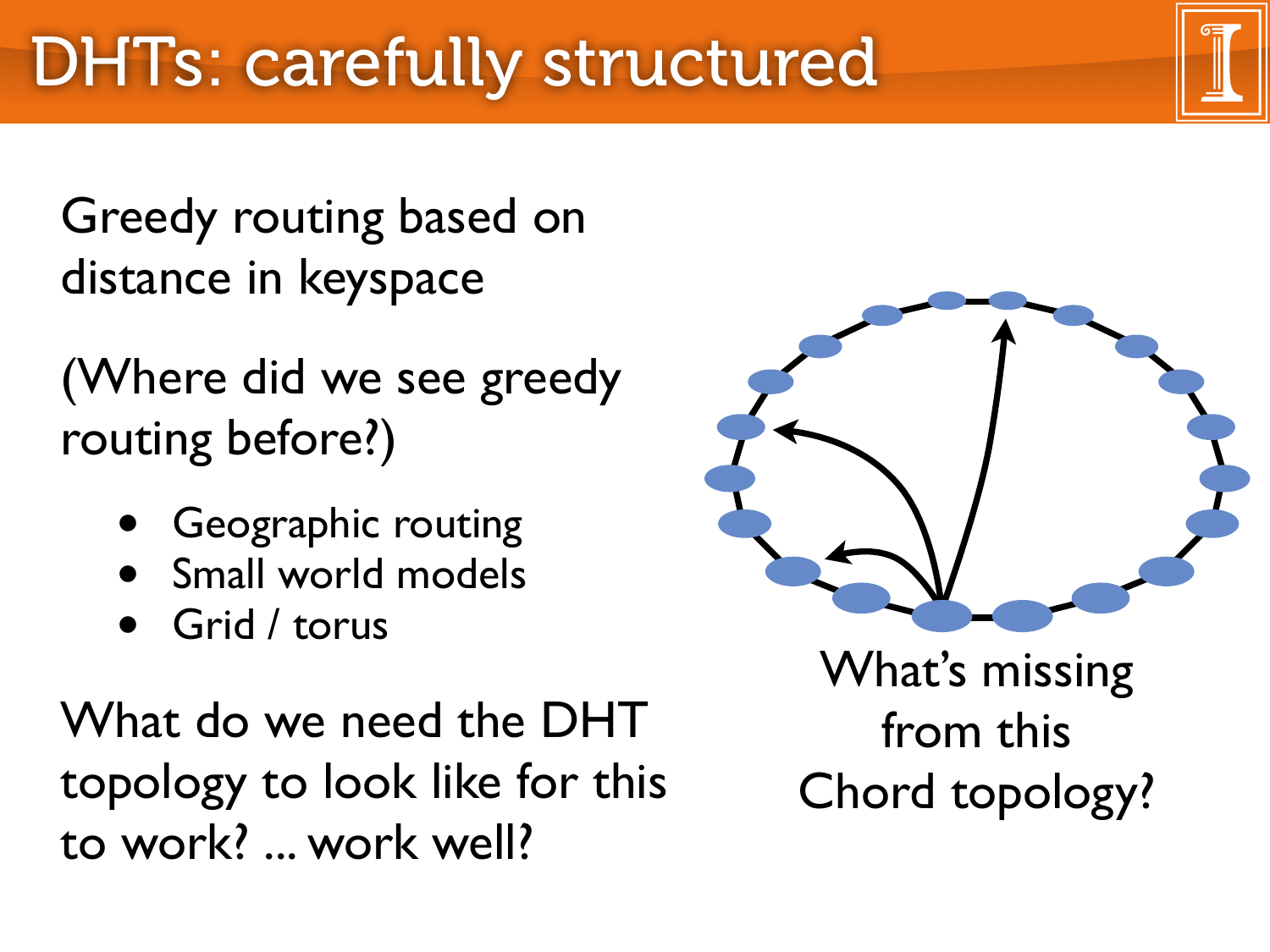## DHTs: check your understanding



Randomized topology still guarantees O(log *n*) lookup hops. Why?

Why would you do something other than the deterministic Chord topology?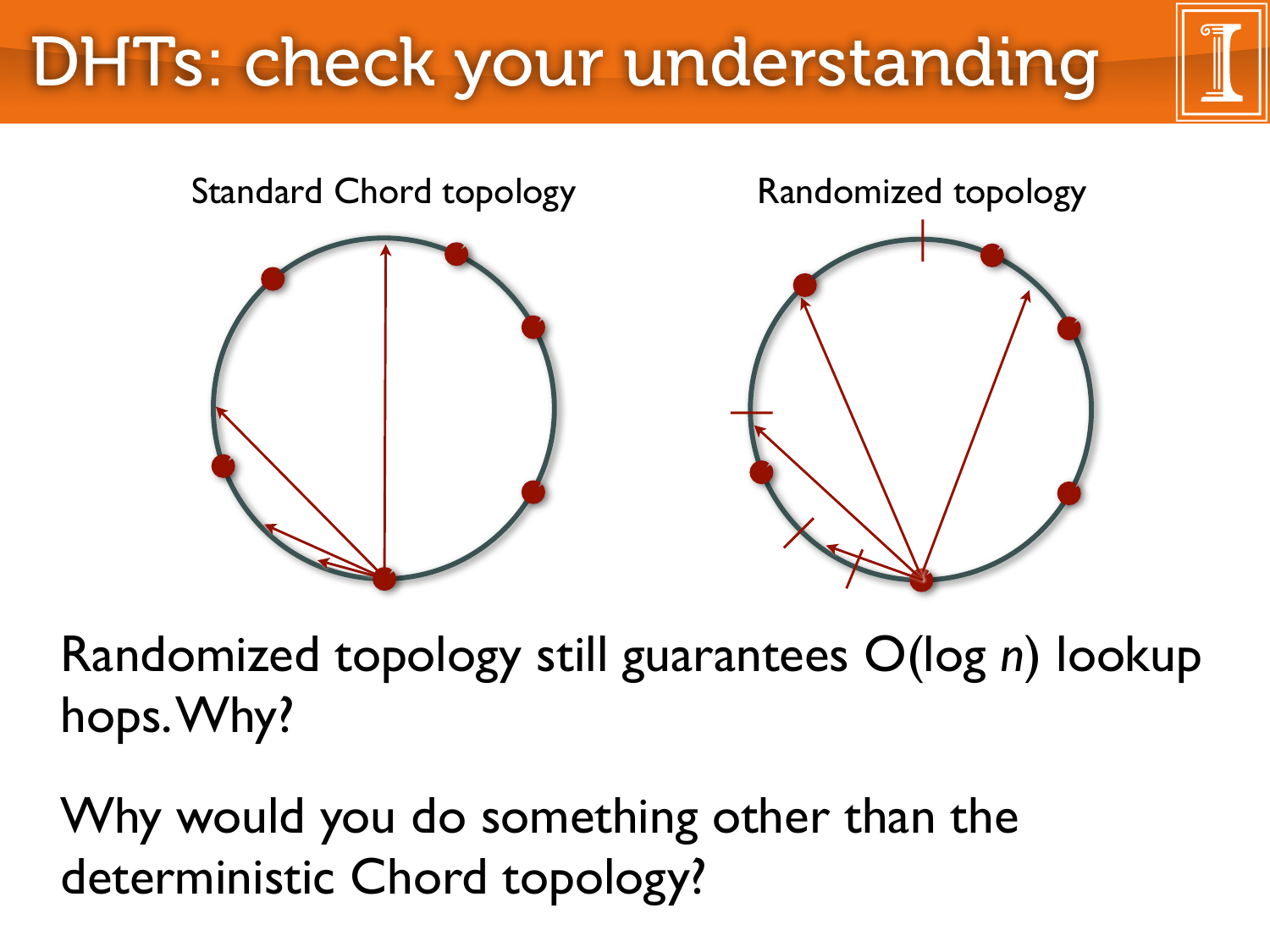

Key: Internet does not obey the triangle inequality Figure 1: CDF of the difference between the mean round-trip time  $\mathbf{r}$ ev the triangle inequality for an alternate path.

• Can happen:  $d(a,b) + d(b,c) < d(a,c)$  $\overline{\phantom{a}}$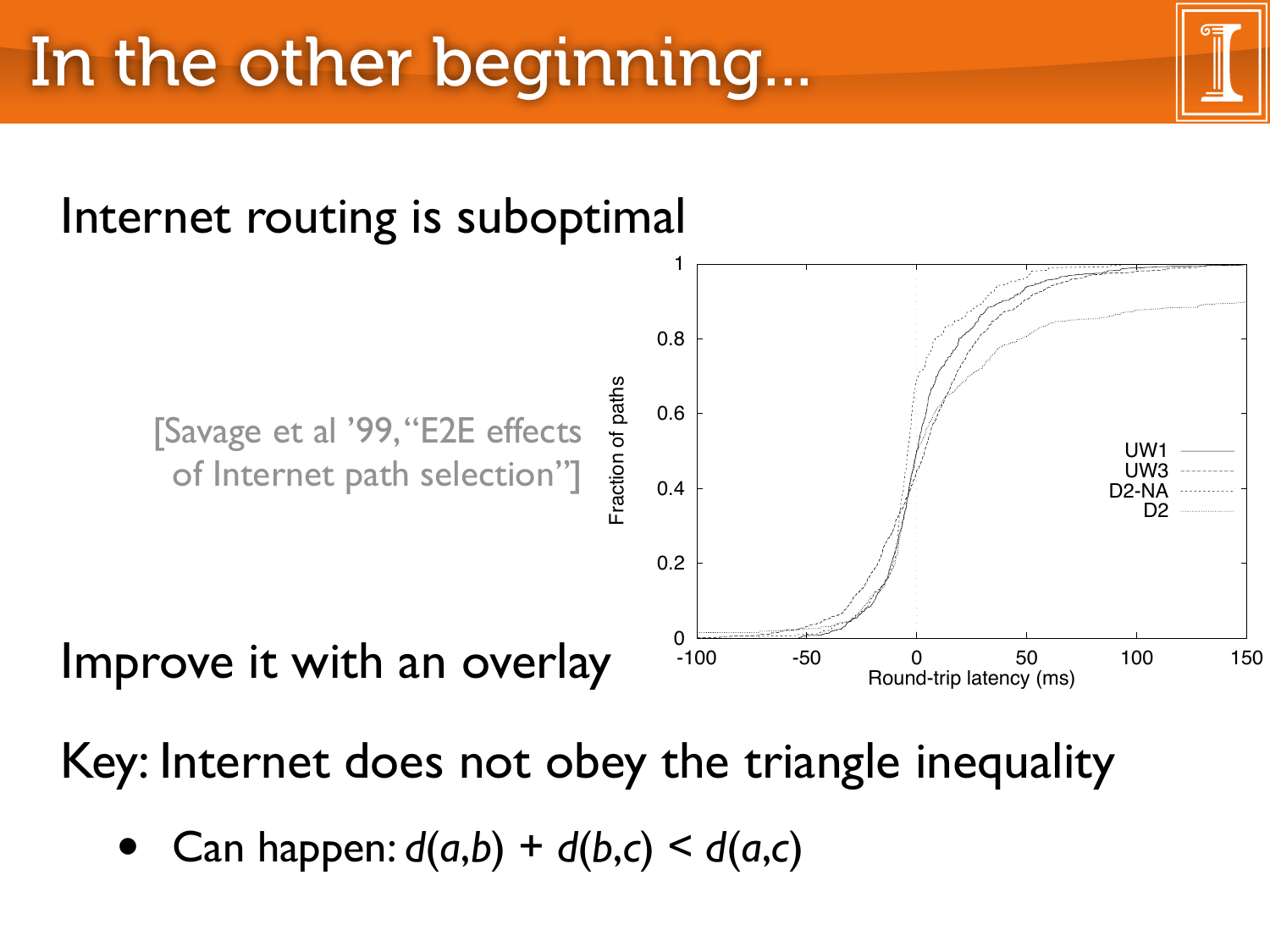Common theme of many overlay networks: provide more advanced services than the Internet provides

- Much easier to deploy new functionality at hosts
- The Internet doesn't even know what's happening to it

### Examples

- RON: more reliable, efficient routing
- DHT: flat name routing and key-value store
- i3: indirection, mobility, middlebox support, ...
- Content distribution: a kind of time-delayed multicast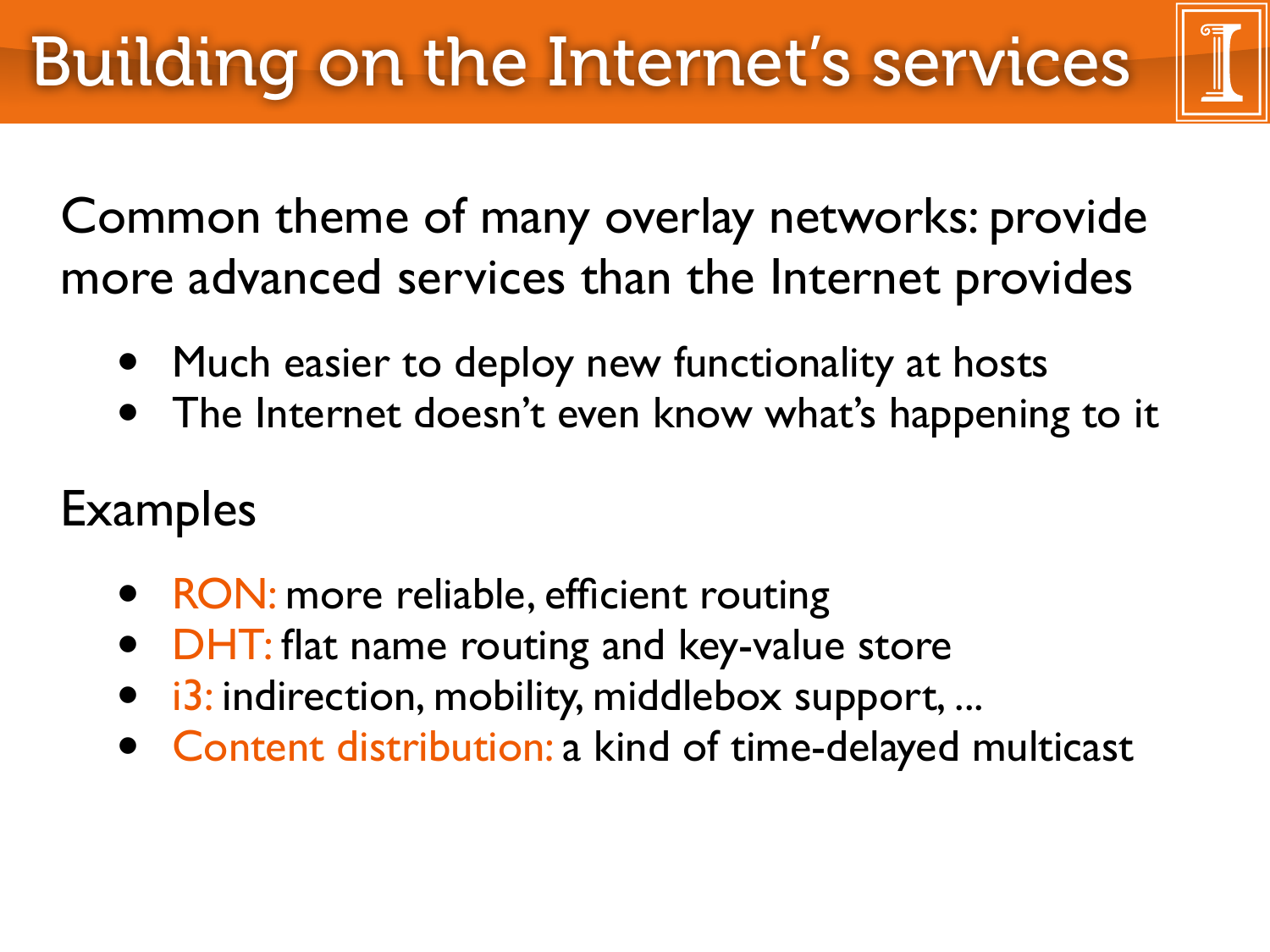### Deployed systems

- Content distribution: Akamai, CoralCDN
- Swarming: DHT for BitTorrent distributed tracker
- File sharing: DHTs in Kad, Overnet/eDonkey
- Amazon Dynamo
- Storm botnet: command & control delivered via DHT

### Big impact on many research systems & papers

• Many ideas from DHT / overlay research incorporated into other work, if not entire DHT system